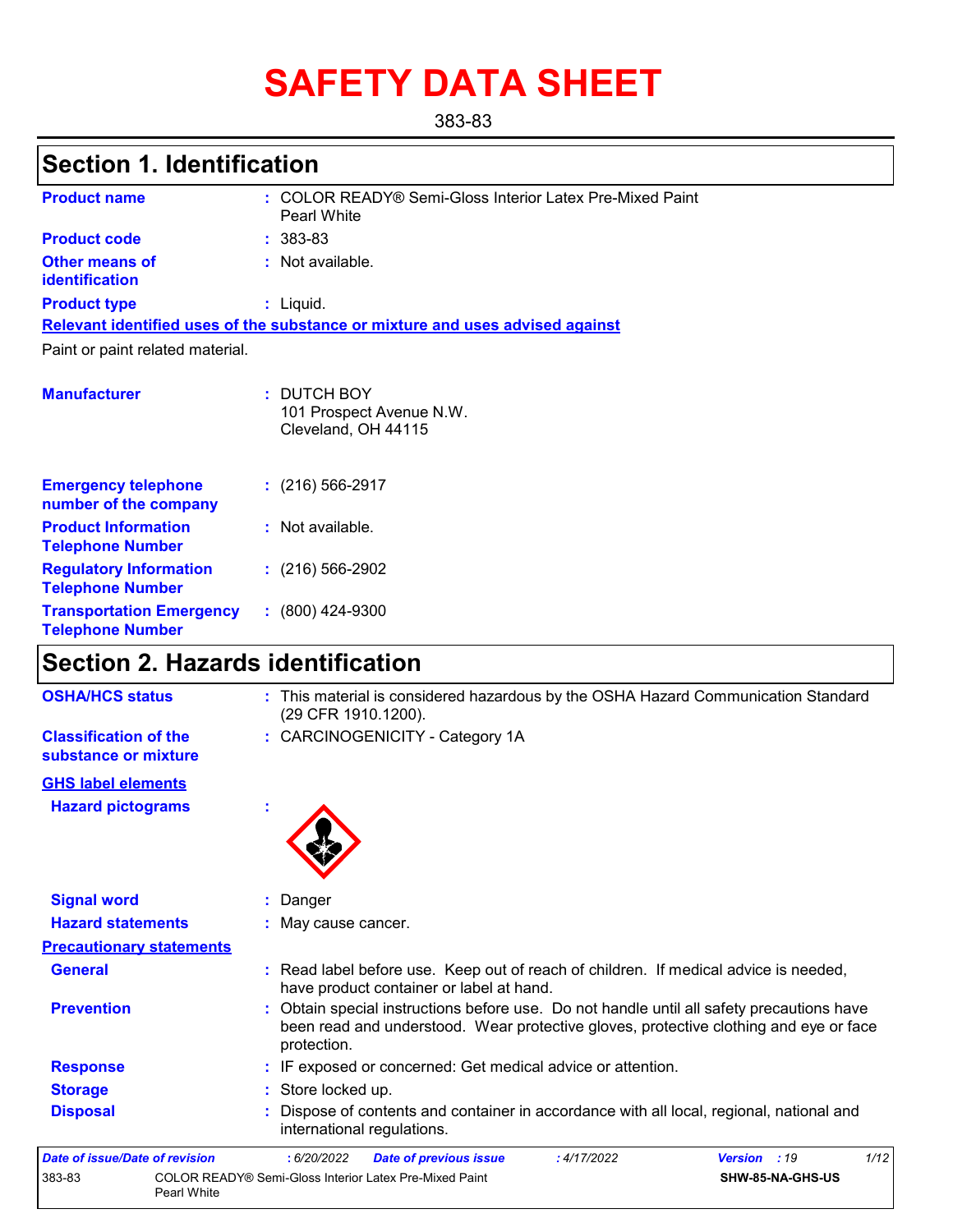## **Section 2. Hazards identification**

| <b>Supplemental label</b><br>elements      | WARNING: This product contains chemicals known to the State of California to cause<br>cancer and birth defects or other reproductive harm. Adequate ventilation required when<br>sanding or abrading the dried film. If Adequate ventilation cannot be provided wear an<br>approved particulate respirator (NIOSH approved). Follow respirator manufacturer's<br>directions for respirator use. DELAYED EFFECTS FROM LONG TERM<br>OVEREXPOSURE. Abrading or sanding of the dry film may release Crystalline Silica<br>which has been shown to cause lung damage and cancer under long term exposure. |
|--------------------------------------------|------------------------------------------------------------------------------------------------------------------------------------------------------------------------------------------------------------------------------------------------------------------------------------------------------------------------------------------------------------------------------------------------------------------------------------------------------------------------------------------------------------------------------------------------------------------------------------------------------|
|                                            | Please refer to the SDS for additional information. Keep out of reach of children. Do not<br>transfer contents to other containers for storage.                                                                                                                                                                                                                                                                                                                                                                                                                                                      |
| <b>Hazards not otherwise</b><br>classified | : None known.                                                                                                                                                                                                                                                                                                                                                                                                                                                                                                                                                                                        |

## **Section 3. Composition/information on ingredients**

| Substance/mixture                              | : Mixture        |
|------------------------------------------------|------------------|
| <b>Other means of</b><br><i>identification</i> | : Not available. |

#### **CAS number/other identifiers**

| Ingredient name                 | % by weight | <b>CAS number</b> |
|---------------------------------|-------------|-------------------|
| Titanium Dioxide                | 1≥10 - ≤25  | 13463-67-7        |
| l Calcium Carbonate             | l≤5         | l 1317-65-3       |
| Heavy Paraffinic Oil            | 1≥ا         | 64742-65-0        |
| Cristobalite, respirable powder | l≤0.3       | 14464-46-1        |

Any concentration shown as a range is to protect confidentiality or is due to batch variation.

**There are no additional ingredients present which, within the current knowledge of the supplier and in the concentrations applicable, are classified and hence require reporting in this section.**

**Occupational exposure limits, if available, are listed in Section 8.**

### **Section 4. First aid measures**

| <b>Description of necessary first aid measures</b> |                                                                                                                                                                                                                                                                                                                                                                                                                                                                                                                                                                                                                                                                                   |
|----------------------------------------------------|-----------------------------------------------------------------------------------------------------------------------------------------------------------------------------------------------------------------------------------------------------------------------------------------------------------------------------------------------------------------------------------------------------------------------------------------------------------------------------------------------------------------------------------------------------------------------------------------------------------------------------------------------------------------------------------|
| <b>Eye contact</b>                                 | : Immediately flush eyes with plenty of water, occasionally lifting the upper and lower<br>eyelids. Check for and remove any contact lenses. Continue to rinse for at least 10<br>minutes. Get medical attention.                                                                                                                                                                                                                                                                                                                                                                                                                                                                 |
| <b>Inhalation</b>                                  | : Remove victim to fresh air and keep at rest in a position comfortable for breathing. If<br>not breathing, if breathing is irregular or if respiratory arrest occurs, provide artificial<br>respiration or oxygen by trained personnel. It may be dangerous to the person providing<br>aid to give mouth-to-mouth resuscitation. Get medical attention. If unconscious, place<br>in recovery position and get medical attention immediately. Maintain an open airway.<br>Loosen tight clothing such as a collar, tie, belt or waistband.                                                                                                                                         |
| <b>Skin contact</b>                                | : Flush contaminated skin with plenty of water. Remove contaminated clothing and<br>shoes. Wash contaminated clothing thoroughly with water before removing it, or wear<br>gloves. Continue to rinse for at least 10 minutes. Get medical attention. Wash clothing<br>before reuse. Clean shoes thoroughly before reuse.                                                                                                                                                                                                                                                                                                                                                          |
| <b>Ingestion</b>                                   | : Wash out mouth with water. Remove dentures if any. If material has been swallowed<br>and the exposed person is conscious, give small quantities of water to drink. Stop if the<br>exposed person feels sick as vomiting may be dangerous. Do not induce vomiting<br>unless directed to do so by medical personnel. If vomiting occurs, the head should be<br>kept low so that vomit does not enter the lungs. Get medical attention. Never give<br>anything by mouth to an unconscious person. If unconscious, place in recovery position<br>and get medical attention immediately. Maintain an open airway. Loosen tight clothing<br>such as a collar, tie, belt or waistband. |

| Date of issue/Date of revision |                                                                       | : 6/20/2022 | <b>Date of previous issue</b> | : 4/17/2022 | <b>Version</b> : 19 |                         | 2/12 |
|--------------------------------|-----------------------------------------------------------------------|-------------|-------------------------------|-------------|---------------------|-------------------------|------|
| 383-83                         | COLOR READY® Semi-Gloss Interior Latex Pre-Mixed Paint<br>Pearl White |             |                               |             |                     | <b>SHW-85-NA-GHS-US</b> |      |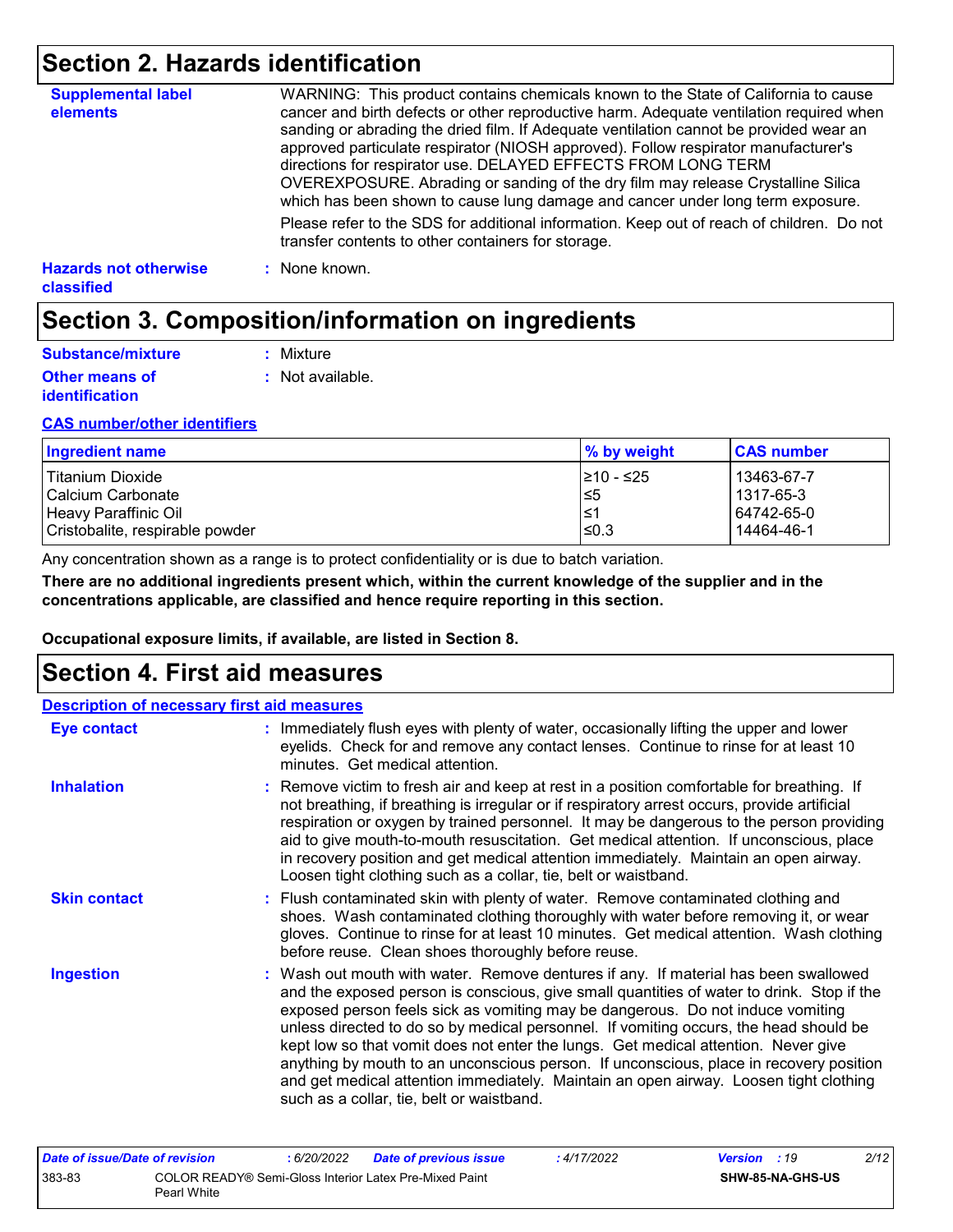## **Section 4. First aid measures**

| Most important symptoms/effects, acute and delayed |                                                                                                                                                                                                                                                                                                                                                                                                                 |
|----------------------------------------------------|-----------------------------------------------------------------------------------------------------------------------------------------------------------------------------------------------------------------------------------------------------------------------------------------------------------------------------------------------------------------------------------------------------------------|
| <b>Potential acute health effects</b>              |                                                                                                                                                                                                                                                                                                                                                                                                                 |
| <b>Eye contact</b>                                 | : No known significant effects or critical hazards.                                                                                                                                                                                                                                                                                                                                                             |
| <b>Inhalation</b>                                  | : No known significant effects or critical hazards.                                                                                                                                                                                                                                                                                                                                                             |
| <b>Skin contact</b>                                | : No known significant effects or critical hazards.                                                                                                                                                                                                                                                                                                                                                             |
| <b>Ingestion</b>                                   | : No known significant effects or critical hazards.                                                                                                                                                                                                                                                                                                                                                             |
| <b>Over-exposure signs/symptoms</b>                |                                                                                                                                                                                                                                                                                                                                                                                                                 |
| <b>Eye contact</b>                                 | : No specific data.                                                                                                                                                                                                                                                                                                                                                                                             |
| <b>Inhalation</b>                                  | : No specific data.                                                                                                                                                                                                                                                                                                                                                                                             |
| <b>Skin contact</b>                                | : No specific data.                                                                                                                                                                                                                                                                                                                                                                                             |
| <b>Ingestion</b>                                   | : No specific data.                                                                                                                                                                                                                                                                                                                                                                                             |
|                                                    | Indication of immediate medical attention and special treatment needed, if necessary                                                                                                                                                                                                                                                                                                                            |
| <b>Notes to physician</b>                          | : Treat symptomatically. Contact poison treatment specialist immediately if large<br>quantities have been ingested or inhaled.                                                                                                                                                                                                                                                                                  |
| <b>Specific treatments</b>                         | : No specific treatment.                                                                                                                                                                                                                                                                                                                                                                                        |
| <b>Protection of first-aiders</b>                  | : No action shall be taken involving any personal risk or without suitable training. If it is<br>suspected that fumes are still present, the rescuer should wear an appropriate mask or<br>self-contained breathing apparatus. It may be dangerous to the person providing aid to<br>give mouth-to-mouth resuscitation. Wash contaminated clothing thoroughly with water<br>before removing it, or wear gloves. |

**See toxicological information (Section 11)**

## **Section 5. Fire-fighting measures**

| <b>Extinguishing media</b>                               |                                                                                                                                                                                                     |
|----------------------------------------------------------|-----------------------------------------------------------------------------------------------------------------------------------------------------------------------------------------------------|
| <b>Suitable extinguishing</b><br>media                   | : Use an extinguishing agent suitable for the surrounding fire.                                                                                                                                     |
| <b>Unsuitable extinguishing</b><br>media                 | : None known.                                                                                                                                                                                       |
| <b>Specific hazards arising</b><br>from the chemical     | : In a fire or if heated, a pressure increase will occur and the container may burst.                                                                                                               |
| <b>Hazardous thermal</b><br>decomposition products       | Decomposition products may include the following materials:<br>carbon dioxide<br>carbon monoxide<br>metal oxide/oxides                                                                              |
| <b>Special protective actions</b><br>for fire-fighters   | : Promptly isolate the scene by removing all persons from the vicinity of the incident if<br>there is a fire. No action shall be taken involving any personal risk or without suitable<br>training. |
| <b>Special protective</b><br>equipment for fire-fighters | Fire-fighters should wear appropriate protective equipment and self-contained breathing<br>apparatus (SCBA) with a full face-piece operated in positive pressure mode.                              |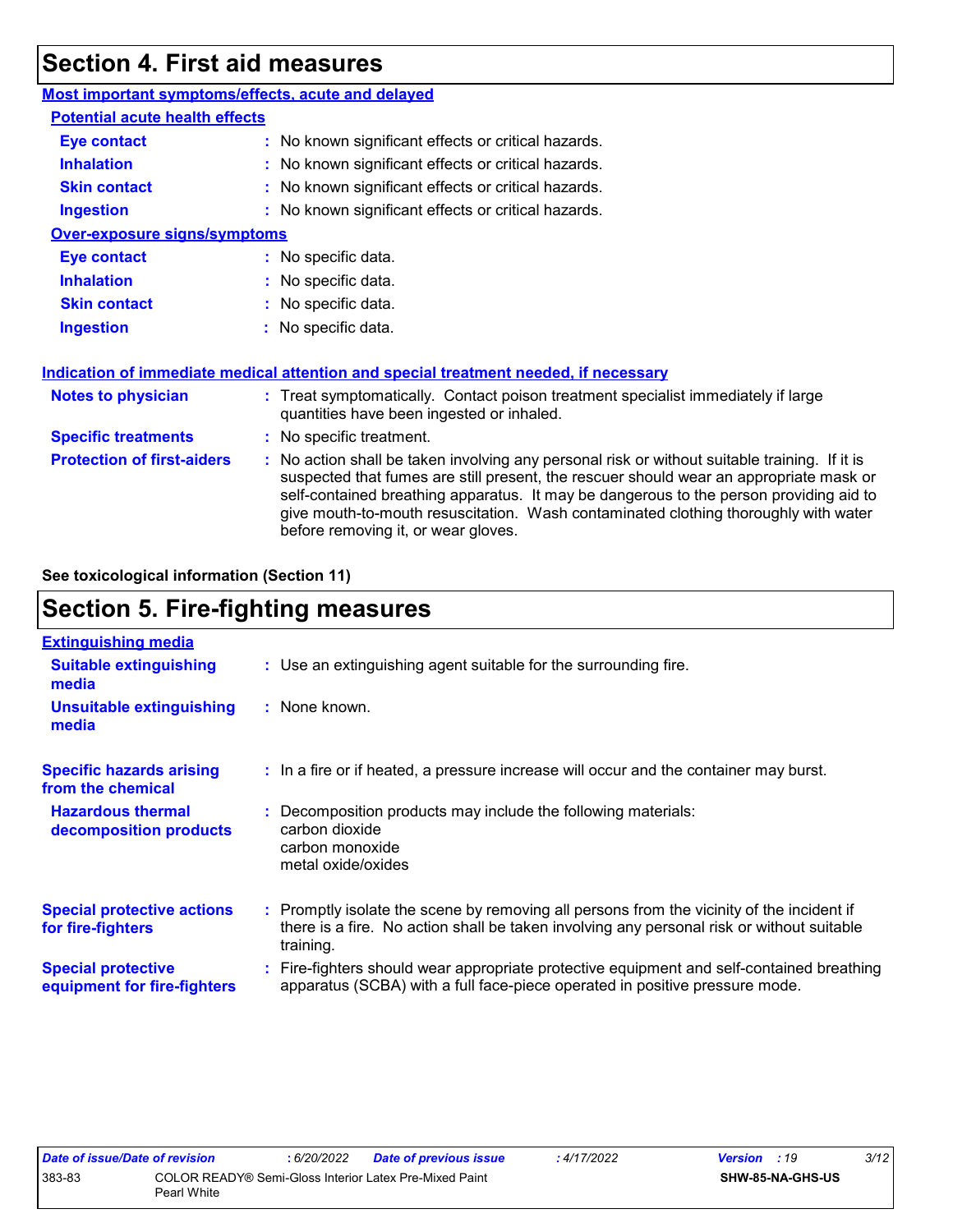## **Section 6. Accidental release measures**

|                                                              | <b>Personal precautions, protective equipment and emergency procedures</b>                                                                                                                                                                                                                                                                                                                                                                                                                                                                                                                                                                                                                                   |
|--------------------------------------------------------------|--------------------------------------------------------------------------------------------------------------------------------------------------------------------------------------------------------------------------------------------------------------------------------------------------------------------------------------------------------------------------------------------------------------------------------------------------------------------------------------------------------------------------------------------------------------------------------------------------------------------------------------------------------------------------------------------------------------|
| For non-emergency<br>personnel                               | : No action shall be taken involving any personal risk or without suitable training.<br>Evacuate surrounding areas. Keep unnecessary and unprotected personnel from<br>entering. Do not touch or walk through spilled material. Avoid breathing vapor or mist.<br>Provide adequate ventilation. Wear appropriate respirator when ventilation is<br>inadequate. Put on appropriate personal protective equipment.                                                                                                                                                                                                                                                                                             |
| For emergency responders                                     | : If specialized clothing is required to deal with the spillage, take note of any information in<br>Section 8 on suitable and unsuitable materials. See also the information in "For non-<br>emergency personnel".                                                                                                                                                                                                                                                                                                                                                                                                                                                                                           |
| <b>Environmental precautions</b>                             | : Avoid dispersal of spilled material and runoff and contact with soil, waterways, drains<br>and sewers. Inform the relevant authorities if the product has caused environmental<br>pollution (sewers, waterways, soil or air).                                                                                                                                                                                                                                                                                                                                                                                                                                                                              |
| <b>Methods and materials for containment and cleaning up</b> |                                                                                                                                                                                                                                                                                                                                                                                                                                                                                                                                                                                                                                                                                                              |
| <b>Small spill</b>                                           | : Stop leak if without risk. Move containers from spill area. Dilute with water and mop up<br>if water-soluble. Alternatively, or if water-insoluble, absorb with an inert dry material and<br>place in an appropriate waste disposal container. Dispose of via a licensed waste<br>disposal contractor.                                                                                                                                                                                                                                                                                                                                                                                                     |
| <b>Large spill</b>                                           | : Stop leak if without risk. Move containers from spill area. Approach release from<br>upwind. Prevent entry into sewers, water courses, basements or confined areas. Wash<br>spillages into an effluent treatment plant or proceed as follows. Contain and collect<br>spillage with non-combustible, absorbent material e.g. sand, earth, vermiculite or<br>diatomaceous earth and place in container for disposal according to local regulations<br>(see Section 13). Dispose of via a licensed waste disposal contractor. Contaminated<br>absorbent material may pose the same hazard as the spilled product. Note: see<br>Section 1 for emergency contact information and Section 13 for waste disposal. |

## **Section 7. Handling and storage**

#### **Precautions for safe handling**

| <b>Protective measures</b>                                                | : Put on appropriate personal protective equipment (see Section 8). Avoid exposure -<br>obtain special instructions before use. Do not handle until all safety precautions have<br>been read and understood. Do not get in eyes or on skin or clothing. Do not ingest.<br>Avoid breathing vapor or mist. If during normal use the material presents a respiratory<br>hazard, use only with adequate ventilation or wear appropriate respirator. Keep in the<br>original container or an approved alternative made from a compatible material, kept<br>tightly closed when not in use. Empty containers retain product residue and can be<br>hazardous. Do not reuse container. |
|---------------------------------------------------------------------------|--------------------------------------------------------------------------------------------------------------------------------------------------------------------------------------------------------------------------------------------------------------------------------------------------------------------------------------------------------------------------------------------------------------------------------------------------------------------------------------------------------------------------------------------------------------------------------------------------------------------------------------------------------------------------------|
| <b>Advice on general</b><br>occupational hygiene                          | : Eating, drinking and smoking should be prohibited in areas where this material is<br>handled, stored and processed. Workers should wash hands and face before eating,<br>drinking and smoking. Remove contaminated clothing and protective equipment before<br>entering eating areas. See also Section 8 for additional information on hygiene<br>measures.                                                                                                                                                                                                                                                                                                                  |
| <b>Conditions for safe storage,</b><br>including any<br>incompatibilities | : Store in accordance with local regulations. Store in original container protected from<br>direct sunlight in a dry, cool and well-ventilated area, away from incompatible materials<br>(see Section 10) and food and drink. Store locked up. Keep container tightly closed<br>and sealed until ready for use. Containers that have been opened must be carefully<br>resealed and kept upright to prevent leakage. Do not store in unlabeled containers.<br>Use appropriate containment to avoid environmental contamination. See Section 10 for<br>incompatible materials before handling or use.                                                                            |

| Date of issue/Date of revision |                                                                       | : 6/20/2022 | Date of previous issue | : 4/17/2022 | <b>Version</b> : 19 |                         | 4/12 |
|--------------------------------|-----------------------------------------------------------------------|-------------|------------------------|-------------|---------------------|-------------------------|------|
| 383-83                         | COLOR READY® Semi-Gloss Interior Latex Pre-Mixed Paint<br>Pearl White |             |                        |             |                     | <b>SHW-85-NA-GHS-US</b> |      |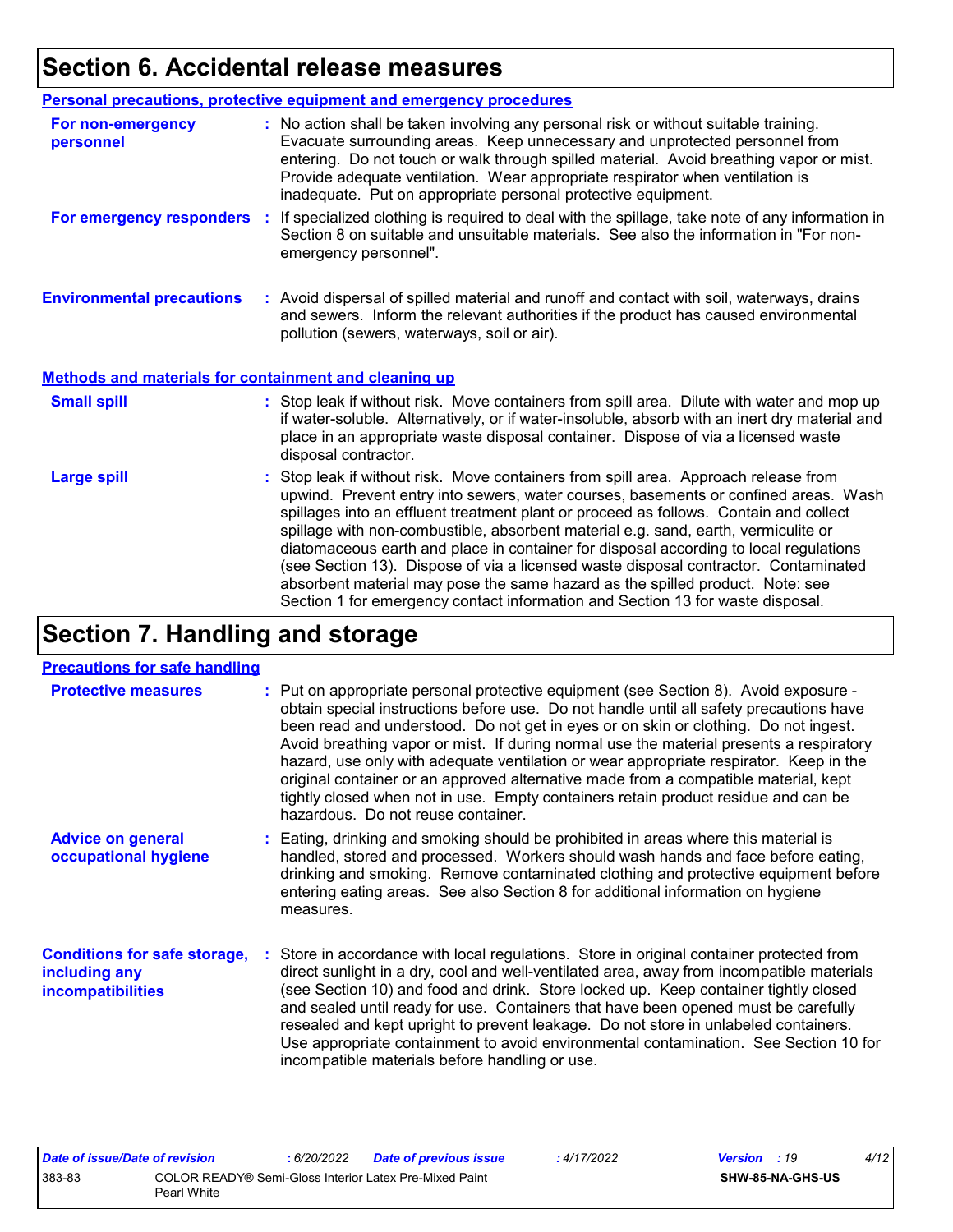## **Section 8. Exposure controls/personal protection**

#### **Control parameters**

**Occupational exposure limits (OSHA United States)**

| <b>Ingredient name</b>          | CAS#       | <b>Exposure limits</b>                                                                                                                                                                                                                                                                                                                                                                                                                                                                                                                                                           |
|---------------------------------|------------|----------------------------------------------------------------------------------------------------------------------------------------------------------------------------------------------------------------------------------------------------------------------------------------------------------------------------------------------------------------------------------------------------------------------------------------------------------------------------------------------------------------------------------------------------------------------------------|
| <b>Titanium Dioxide</b>         | 13463-67-7 | ACGIH TLV (United States, 1/2021).<br>TWA: 10 mg/m <sup>3</sup> 8 hours.<br>OSHA PEL (United States, 5/2018).<br>TWA: 15 mg/m <sup>3</sup> 8 hours. Form: Total dust                                                                                                                                                                                                                                                                                                                                                                                                             |
| Calcium Carbonate               | 1317-65-3  | OSHA PEL (United States, 5/2018).<br>TWA: 5 mg/m <sup>3</sup> 8 hours. Form: Respirable<br>fraction<br>TWA: 15 mg/m <sup>3</sup> 8 hours. Form: Total dust<br>NIOSH REL (United States, 10/2020).<br>TWA: 5 mg/m <sup>3</sup> 10 hours. Form: Respirable<br>fraction<br>TWA: 10 mg/m <sup>3</sup> 10 hours. Form: Total                                                                                                                                                                                                                                                          |
| Heavy Paraffinic Oil            | 64742-65-0 | ACGIH TLV (United States, 1/2021).<br>TWA: 5 mg/m <sup>3</sup> 8 hours. Form: Inhalable<br>fraction<br>OSHA PEL (United States, 5/2018).<br>TWA: 5 mg/m <sup>3</sup> 8 hours.<br>NIOSH REL (United States, 10/2020).<br>TWA: 5 mg/m <sup>3</sup> 10 hours. Form: Mist<br>STEL: 10 mg/m <sup>3</sup> 15 minutes. Form: Mist                                                                                                                                                                                                                                                       |
| Cristobalite, respirable powder | 14464-46-1 | OSHA PEL Z3 (United States, 6/2016).<br>TWA: 250 mppcf / 2 x (%SiO2+5) 8 hours.<br>Form: Respirable<br>TWA: 10 mg/m <sup>3</sup> / 2 x (%SiO2+2) 8 hours.<br>Form: Respirable<br>TWA: 30 mg/m <sup>3</sup> / 2 x (%SiO2+2) 8 hours.<br>Form: Total dust<br>OSHA PEL (United States, 5/2018).<br>TWA: 50 µg/m <sup>3</sup> 8 hours. Form: Respirable<br>dust<br>ACGIH TLV (United States, 1/2021).<br>TWA: 0.025 mg/m <sup>3</sup> 8 hours. Form:<br>Respirable fraction<br>NIOSH REL (United States, 10/2020).<br>TWA: 0.05 mg/m <sup>3</sup> 10 hours. Form: respirable<br>dust |

#### **Occupational exposure limits (Canada)**

| <b>Ingredient name</b>         |                                                                       |            |                               | CAS#                                                                                                                                                                                                                                                                                                                                                                                                                                                                                                                         | <b>Exposure limits</b> |                     |      |
|--------------------------------|-----------------------------------------------------------------------|------------|-------------------------------|------------------------------------------------------------------------------------------------------------------------------------------------------------------------------------------------------------------------------------------------------------------------------------------------------------------------------------------------------------------------------------------------------------------------------------------------------------------------------------------------------------------------------|------------------------|---------------------|------|
| Titanium dioxide               |                                                                       |            | 13463-67-7                    | <b>CA British Columbia Provincial (Canada,</b><br>$6/2021$ ).<br>TWA: 10 mg/m <sup>3</sup> 8 hours. Form: Total dust<br>TWA: 3 mg/m <sup>3</sup> 8 hours. Form: respirable<br>fraction<br>CA Quebec Provincial (Canada, 6/2021).<br>TWAEV: 10 mg/m <sup>3</sup> 8 hours. Form: Total dust.<br>CA Alberta Provincial (Canada, 6/2018).<br>8 hrs OEL: 10 mg/m <sup>3</sup> 8 hours.<br>CA Ontario Provincial (Canada, 6/2019).<br>TWA: 10 mg/m <sup>3</sup> 8 hours.<br><b>CA Saskatchewan Provincial (Canada,</b><br>7/2013). |                        |                     |      |
| Date of issue/Date of revision |                                                                       | :6/20/2022 | <b>Date of previous issue</b> |                                                                                                                                                                                                                                                                                                                                                                                                                                                                                                                              | : 4/17/2022            | <b>Version</b> : 19 | 5/12 |
| 383-83                         | COLOR READY® Semi-Gloss Interior Latex Pre-Mixed Paint<br>Pearl White |            |                               |                                                                                                                                                                                                                                                                                                                                                                                                                                                                                                                              |                        | SHW-85-NA-GHS-US    |      |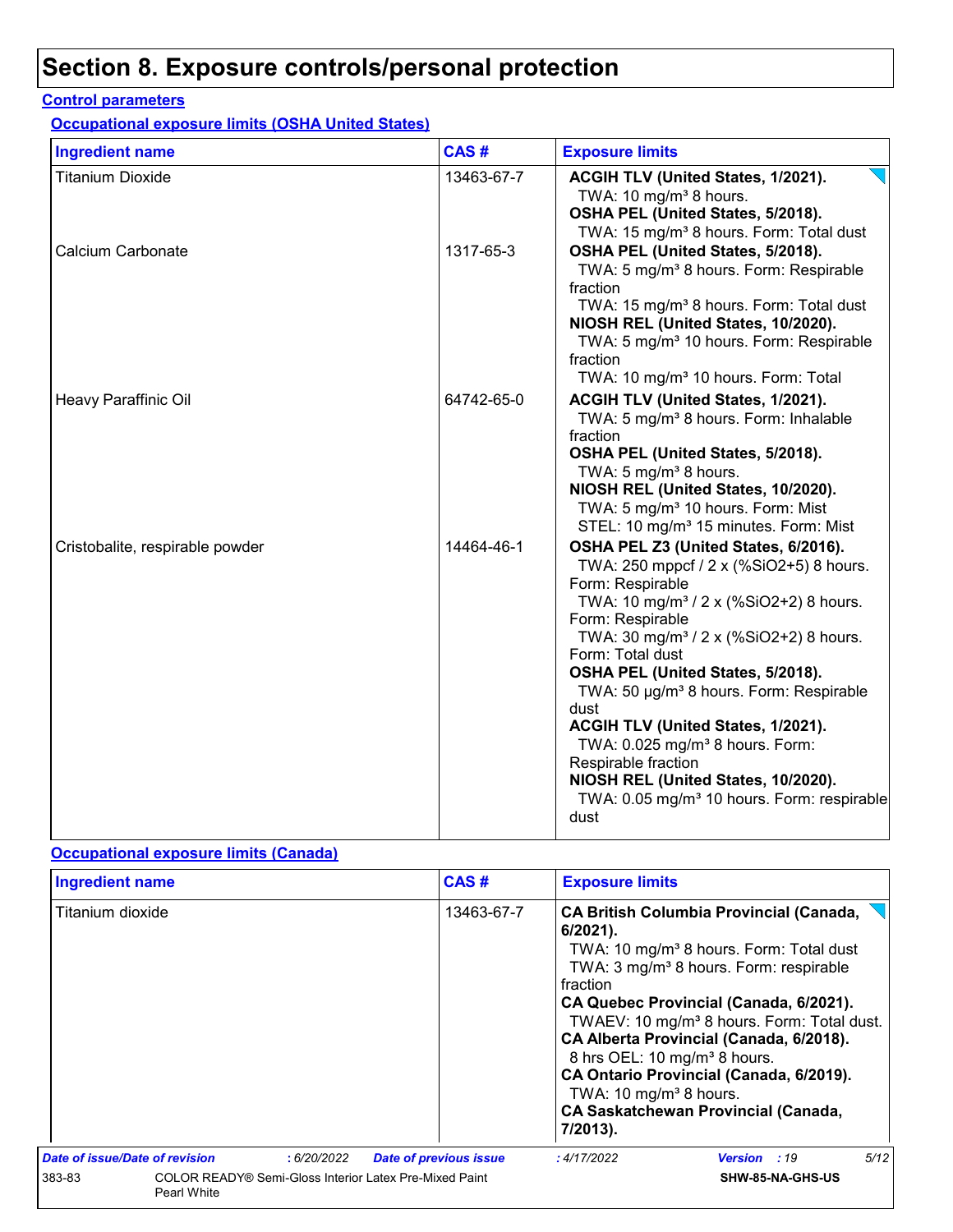# **Section 8. Exposure controls/personal protection**

|              |            | STEL: 20 mg/m <sup>3</sup> 15 minutes.<br>TWA: 10 mg/m <sup>3</sup> 8 hours.                                                                                                                                                                                                                                                                                                                                                                                                                                                                                                                                                   |
|--------------|------------|--------------------------------------------------------------------------------------------------------------------------------------------------------------------------------------------------------------------------------------------------------------------------------------------------------------------------------------------------------------------------------------------------------------------------------------------------------------------------------------------------------------------------------------------------------------------------------------------------------------------------------|
| Cristobalite | 14464-46-1 | <b>CA British Columbia Provincial (Canada,</b><br>$6/2021$ ).<br>TWA: $0.025$ mg/m <sup>3</sup> 8 hours. Form:<br>Respirable<br>CA Quebec Provincial (Canada, 6/2021).<br>TWAEV: 0.05 mg/m <sup>3</sup> 8 hours. Form:<br>Respirable dust.<br>CA Alberta Provincial (Canada, 6/2018).<br>8 hrs OEL: 0.025 mg/m <sup>3</sup> 8 hours. Form:<br>Respirable particulate<br>CA Ontario Provincial (Canada, 6/2019).<br>TWA: 0.05 mg/m <sup>3</sup> 8 hours. Form: Respirable<br>particulate matter.<br><b>CA Saskatchewan Provincial (Canada,</b><br>7/2013).<br>TWA: 0.05 mg/m <sup>3</sup> 8 hours. Form: respirable<br>fraction |

#### **Occupational exposure limits (Mexico)**

Pearl White

|       | CAS# | <b>Exposure limits</b> |
|-------|------|------------------------|
| None. |      |                        |

| <b>Appropriate engineering</b><br><b>controls</b> | : If user operations generate dust, fumes, gas, vapor or mist, use process enclosures,<br>local exhaust ventilation or other engineering controls to keep worker exposure to<br>airborne contaminants below any recommended or statutory limits.                                                                                                                                                                                                                                                                                                                                                                       |
|---------------------------------------------------|------------------------------------------------------------------------------------------------------------------------------------------------------------------------------------------------------------------------------------------------------------------------------------------------------------------------------------------------------------------------------------------------------------------------------------------------------------------------------------------------------------------------------------------------------------------------------------------------------------------------|
| <b>Environmental exposure</b><br>controls         | : Emissions from ventilation or work process equipment should be checked to ensure<br>they comply with the requirements of environmental protection legislation. In some<br>cases, fume scrubbers, filters or engineering modifications to the process equipment<br>will be necessary to reduce emissions to acceptable levels.                                                                                                                                                                                                                                                                                        |
| <b>Individual protection measures</b>             |                                                                                                                                                                                                                                                                                                                                                                                                                                                                                                                                                                                                                        |
| <b>Hygiene measures</b>                           | : Wash hands, forearms and face thoroughly after handling chemical products, before<br>eating, smoking and using the lavatory and at the end of the working period.<br>Appropriate techniques should be used to remove potentially contaminated clothing.<br>Wash contaminated clothing before reusing. Ensure that eyewash stations and safety<br>showers are close to the workstation location.                                                                                                                                                                                                                      |
| <b>Eye/face protection</b>                        | : Safety eyewear complying with an approved standard should be used when a risk<br>assessment indicates this is necessary to avoid exposure to liquid splashes, mists,<br>gases or dusts. If contact is possible, the following protection should be worn, unless<br>the assessment indicates a higher degree of protection: safety glasses with side-<br>shields.                                                                                                                                                                                                                                                     |
| <b>Skin protection</b>                            |                                                                                                                                                                                                                                                                                                                                                                                                                                                                                                                                                                                                                        |
| <b>Hand protection</b>                            | : Chemical-resistant, impervious gloves complying with an approved standard should be<br>worn at all times when handling chemical products if a risk assessment indicates this is<br>necessary. Considering the parameters specified by the glove manufacturer, check<br>during use that the gloves are still retaining their protective properties. It should be<br>noted that the time to breakthrough for any glove material may be different for different<br>glove manufacturers. In the case of mixtures, consisting of several substances, the<br>protection time of the gloves cannot be accurately estimated. |
| <b>Body protection</b>                            | : Personal protective equipment for the body should be selected based on the task being<br>performed and the risks involved and should be approved by a specialist before<br>handling this product.                                                                                                                                                                                                                                                                                                                                                                                                                    |
| Date of issue/Date of revision                    | 6/12<br>: 6/20/2022<br><b>Date of previous issue</b><br>: 4/17/2022<br><b>Version</b> : 19                                                                                                                                                                                                                                                                                                                                                                                                                                                                                                                             |
| 383-83                                            | COLOR READY® Semi-Gloss Interior Latex Pre-Mixed Paint<br>SHW-85-NA-GHS-US                                                                                                                                                                                                                                                                                                                                                                                                                                                                                                                                             |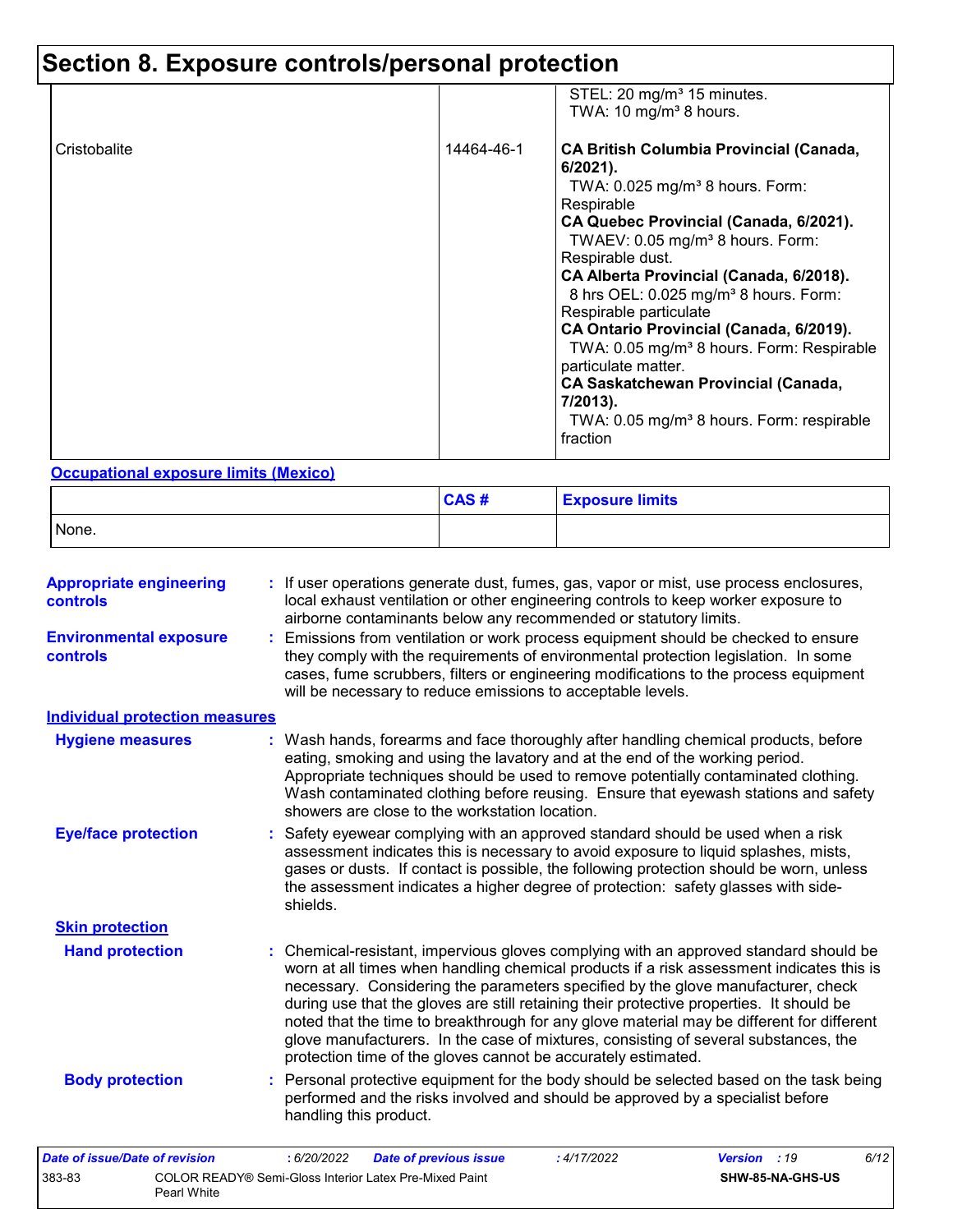## **Section 8. Exposure controls/personal protection**

| <b>Other skin protection</b>  | : Appropriate footwear and any additional skin protection measures should be selected<br>based on the task being performed and the risks involved and should be approved by a<br>specialist before handling this product.                                                           |
|-------------------------------|-------------------------------------------------------------------------------------------------------------------------------------------------------------------------------------------------------------------------------------------------------------------------------------|
| <b>Respiratory protection</b> | : Based on the hazard and potential for exposure, select a respirator that meets the<br>appropriate standard or certification. Respirators must be used according to a<br>respiratory protection program to ensure proper fitting, training, and other important<br>aspects of use. |

## **Section 9. Physical and chemical properties**

The conditions of measurement of all properties are at standard temperature and pressure unless otherwise indicated.

| $:$ Liquid.                                                          |
|----------------------------------------------------------------------|
| : Not available.                                                     |
| : Not available.                                                     |
| : Not available.                                                     |
| : 9.6                                                                |
| : Not available.                                                     |
| : $100^{\circ}$ C (212 $^{\circ}$ F)                                 |
| : Closed cup: Not applicable.                                        |
| $0.09$ (butyl acetate = 1)                                           |
| : Not available.                                                     |
| : Not available.                                                     |
| : $2.3$ kPa (17.5 mm Hg)                                             |
| : 1 [Air = 1]                                                        |
| : 1.16                                                               |
| : Not available.                                                     |
| Not applicable.                                                      |
| : Not available.                                                     |
| : Not available.                                                     |
| Kinematic (40°C (104°F)): >20.5 mm <sup>2</sup> /s (>20.5 cSt)<br>÷. |
| Not applicable.                                                      |
|                                                                      |
| : $0.657$ kJ/g                                                       |
|                                                                      |

## **Section 10. Stability and reactivity**

| <b>Reactivity</b>                            | : No specific test data related to reactivity available for this product or its ingredients. |
|----------------------------------------------|----------------------------------------------------------------------------------------------|
| <b>Chemical stability</b>                    | : The product is stable.                                                                     |
| <b>Possibility of hazardous</b><br>reactions | : Under normal conditions of storage and use, hazardous reactions will not occur.            |
| <b>Conditions to avoid</b>                   | : No specific data.                                                                          |

| Date of issue/Date of revision |                                                                       | 6/20/2022 | <b>Date of previous issue</b> | : 4/17/2022 | <b>Version</b> : 19 |                  | 7/12 |
|--------------------------------|-----------------------------------------------------------------------|-----------|-------------------------------|-------------|---------------------|------------------|------|
| 383-83                         | COLOR READY® Semi-Gloss Interior Latex Pre-Mixed Paint<br>Pearl White |           |                               |             |                     | SHW-85-NA-GHS-US |      |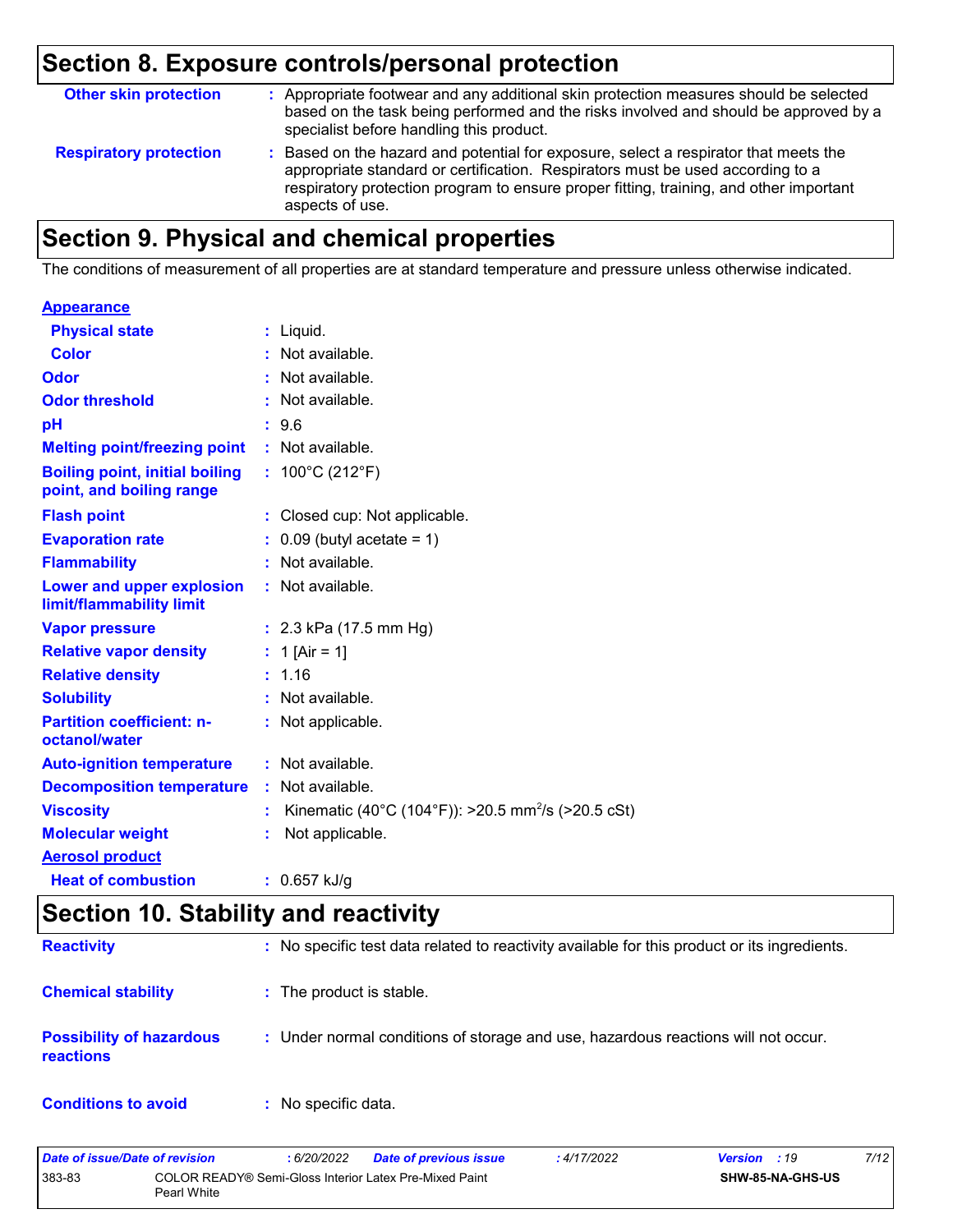### **Section 10. Stability and reactivity**

**Incompatible materials :**

: No specific data.

#### **Hazardous decomposition products**

Under normal conditions of storage and use, hazardous decomposition products should **:** not be produced.

## **Section 11. Toxicological information**

#### **Information on toxicological effects**

#### **Acute toxicity**

| <b>Product/ingredient name</b> | <b>Result</b>            | <b>Species</b> | <b>Dose</b>                      | <b>Exposure</b> |
|--------------------------------|--------------------------|----------------|----------------------------------|-----------------|
| Heavy Paraffinic Oil           | LD50 Dermal<br>LD50 Oral | Rabbit<br>Rat  | >5000 mg/kg<br>$\geq 5000$ mg/kg |                 |

#### **Irritation/Corrosion**

| <b>Product/ingredient name</b> | <b>Result</b>        | <b>Species</b> | <b>Score</b> | <b>Exposure</b>    | <b>Observation</b> |
|--------------------------------|----------------------|----------------|--------------|--------------------|--------------------|
| Titanium Dioxide               | Skin - Mild irritant | Human          |              | 72 hours 300<br>ug |                    |

#### **Sensitization**

Not available.

#### **Mutagenicity**

Not available.

#### **Carcinogenicity**

Not available.

#### **Classification**

| <b>Product/ingredient name</b>                                | <b>OSHA</b> | <b>IARC</b> | <b>NTP</b>                      |
|---------------------------------------------------------------|-------------|-------------|---------------------------------|
| Titanium Dioxide<br>Cristobalite, respirable<br><b>powder</b> |             | 2B          | Known to be a human carcinogen. |

#### **Reproductive toxicity**

Not available.

#### **Teratogenicity**

Not available.

#### **Specific target organ toxicity (single exposure)**

| <b>Name</b>       | <b>Category</b> | <b>Route of</b><br><b>exposure</b> | <b>Target organs</b>                            |
|-------------------|-----------------|------------------------------------|-------------------------------------------------|
| Calcium Carbonate | Category 3      |                                    | <b>Respiratory tract</b><br><b>l</b> irritation |

#### **Specific target organ toxicity (repeated exposure)**

| <b>Name</b>                     | <b>Category</b>        | <b>Route of</b><br><b>exposure</b> | <b>Target organs</b> |
|---------------------------------|------------------------|------------------------------------|----------------------|
| Cristobalite, respirable powder | ⊩Category <sup>≁</sup> | <b>l</b> inhalation                | respiratory tract    |

#### **Aspiration hazard**

| <b>Name</b>          | <b>Result</b>                |
|----------------------|------------------------------|
| Heavy Paraffinic Oil | ASPIRATION HAZARD - Category |

| Date of issue/Date of revision |                                                                       | : 6/20/2022 | <b>Date of previous issue</b> | : 4/17/2022 | <b>Version</b> : 19 |                         | 8/12 |
|--------------------------------|-----------------------------------------------------------------------|-------------|-------------------------------|-------------|---------------------|-------------------------|------|
| 383-83                         | COLOR READY® Semi-Gloss Interior Latex Pre-Mixed Paint<br>Pearl White |             |                               |             |                     | <b>SHW-85-NA-GHS-US</b> |      |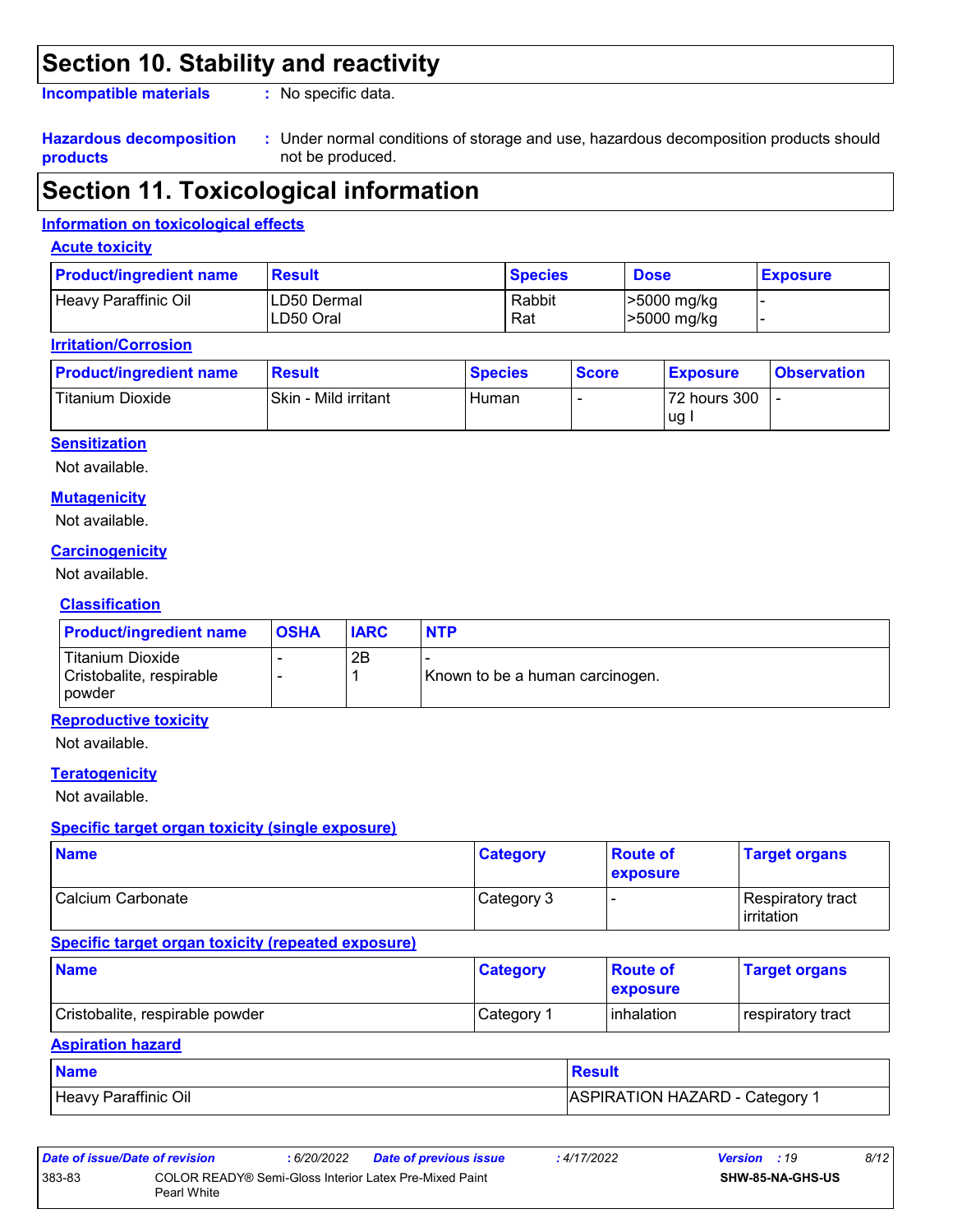## **Section 11. Toxicological information**

| <b>Information on the likely</b><br>routes of exposure    |  | : Not available.                                                                         |  |  |  |  |  |
|-----------------------------------------------------------|--|------------------------------------------------------------------------------------------|--|--|--|--|--|
| <b>Potential acute health effects</b>                     |  |                                                                                          |  |  |  |  |  |
| <b>Eye contact</b>                                        |  | : No known significant effects or critical hazards.                                      |  |  |  |  |  |
| <b>Inhalation</b>                                         |  | : No known significant effects or critical hazards.                                      |  |  |  |  |  |
| <b>Skin contact</b>                                       |  | No known significant effects or critical hazards.                                        |  |  |  |  |  |
| <b>Ingestion</b>                                          |  | : No known significant effects or critical hazards.                                      |  |  |  |  |  |
|                                                           |  | <b>Symptoms related to the physical, chemical and toxicological characteristics</b>      |  |  |  |  |  |
| <b>Eye contact</b>                                        |  | : No specific data.                                                                      |  |  |  |  |  |
| <b>Inhalation</b>                                         |  | : No specific data.                                                                      |  |  |  |  |  |
| <b>Skin contact</b>                                       |  | : No specific data.                                                                      |  |  |  |  |  |
| <b>Ingestion</b>                                          |  | : No specific data.                                                                      |  |  |  |  |  |
|                                                           |  | Delayed and immediate effects and also chronic effects from short and long term exposure |  |  |  |  |  |
| <b>Short term exposure</b>                                |  |                                                                                          |  |  |  |  |  |
| <b>Potential immediate</b><br>effects                     |  | : Not available.                                                                         |  |  |  |  |  |
| <b>Potential delayed effects</b>                          |  | : Not available.                                                                         |  |  |  |  |  |
| <b>Long term exposure</b>                                 |  |                                                                                          |  |  |  |  |  |
| <b>Potential immediate</b><br>effects                     |  | : Not available.                                                                         |  |  |  |  |  |
| <b>Potential delayed effects</b>                          |  | : Not available.                                                                         |  |  |  |  |  |
| <b>Potential chronic health effects</b><br>Not available. |  |                                                                                          |  |  |  |  |  |
| <b>General</b>                                            |  | : No known significant effects or critical hazards.                                      |  |  |  |  |  |
| <b>Carcinogenicity</b>                                    |  | : May cause cancer. Risk of cancer depends on duration and level of exposure.            |  |  |  |  |  |
| <b>Mutagenicity</b>                                       |  | No known significant effects or critical hazards.                                        |  |  |  |  |  |
| <b>Teratogenicity</b>                                     |  | : No known significant effects or critical hazards.                                      |  |  |  |  |  |
| <b>Developmental effects</b>                              |  | : No known significant effects or critical hazards.                                      |  |  |  |  |  |
| <b>Fertility effects</b>                                  |  | : No known significant effects or critical hazards.                                      |  |  |  |  |  |
| <b>Numerical measures of toxicity</b>                     |  |                                                                                          |  |  |  |  |  |
| <b>Acute toxicity estimates</b>                           |  |                                                                                          |  |  |  |  |  |
| Not available.                                            |  |                                                                                          |  |  |  |  |  |

# **Section 12. Ecological information**

| <b>Toxicity</b>                |                                       |                              |                 |
|--------------------------------|---------------------------------------|------------------------------|-----------------|
| <b>Product/ingredient name</b> | <b>Result</b>                         | <b>Species</b>               | <b>Exposure</b> |
| Titanium Dioxide               | Acute LC50 >1000000 µg/l Marine water | Fish - Fundulus heteroclitus | 196 hours       |

#### **Persistence and degradability**

Not available.

| Date of issue/Date of revision |                                                                       | : 6/20/2022 | <b>Date of previous issue</b> | : 4/17/2022 | <b>Version</b> : 19 |                         | 9/12 |
|--------------------------------|-----------------------------------------------------------------------|-------------|-------------------------------|-------------|---------------------|-------------------------|------|
| 383-83                         | COLOR READY® Semi-Gloss Interior Latex Pre-Mixed Paint<br>Pearl White |             |                               |             |                     | <b>SHW-85-NA-GHS-US</b> |      |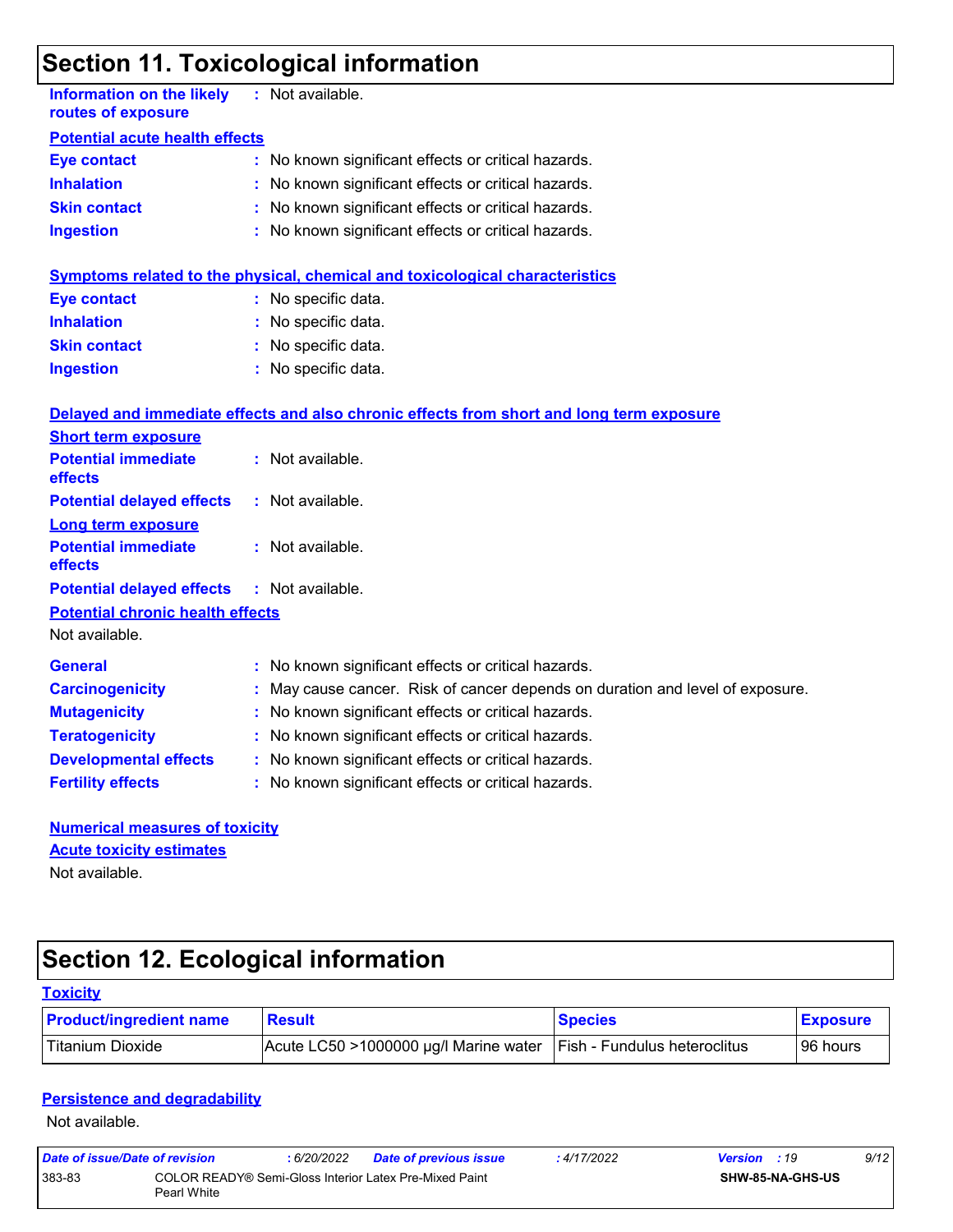## **Section 12. Ecological information**

#### **Bioaccumulative potential**

Not available.

**Mobility in soil**

| IVIVIJILY III JVII          |                  |
|-----------------------------|------------------|
| <b>Soil/water partition</b> | : Not available. |
| <b>coefficient (Koc)</b>    |                  |

**Other adverse effects** : No known significant effects or critical hazards.

### **Section 13. Disposal considerations**

**Disposal methods :**

The generation of waste should be avoided or minimized wherever possible. Disposal of this product, solutions and any by-products should at all times comply with the requirements of environmental protection and waste disposal legislation and any regional local authority requirements. Dispose of surplus and non-recyclable products via a licensed waste disposal contractor. Waste should not be disposed of untreated to the sewer unless fully compliant with the requirements of all authorities with jurisdiction. Waste packaging should be recycled. Incineration or landfill should only be considered when recycling is not feasible. This material and its container must be disposed of in a safe way. Care should be taken when handling emptied containers that have not been cleaned or rinsed out. Empty containers or liners may retain some product residues. Avoid dispersal of spilled material and runoff and contact with soil, waterways, drains and sewers.

## **Section 14. Transport information**

|                                      | <b>DOT</b><br><b>Classification</b> | <b>TDG</b><br><b>Classification</b> | <b>Mexico</b><br><b>Classification</b> | <b>IATA</b>    | <b>IMDG</b>    |
|--------------------------------------|-------------------------------------|-------------------------------------|----------------------------------------|----------------|----------------|
| <b>UN number</b>                     | Not regulated.                      | Not regulated.                      | Not regulated.                         | Not regulated. | Not regulated. |
| <b>UN proper</b><br>shipping name    | $\blacksquare$                      | ۰                                   | $\blacksquare$                         |                |                |
| <b>Transport</b><br>hazard class(es) | $\blacksquare$                      | ۰                                   | $\blacksquare$                         |                |                |
| <b>Packing group</b>                 | $\blacksquare$                      | ۰                                   | $\overline{\phantom{0}}$               |                | $\blacksquare$ |
| <b>Environmental</b><br>hazards      | No.                                 | No.                                 | No.                                    | No.            | No.            |
| <b>Additional</b><br>information     | $\overline{\phantom{a}}$            | ۰                                   | $\blacksquare$                         |                |                |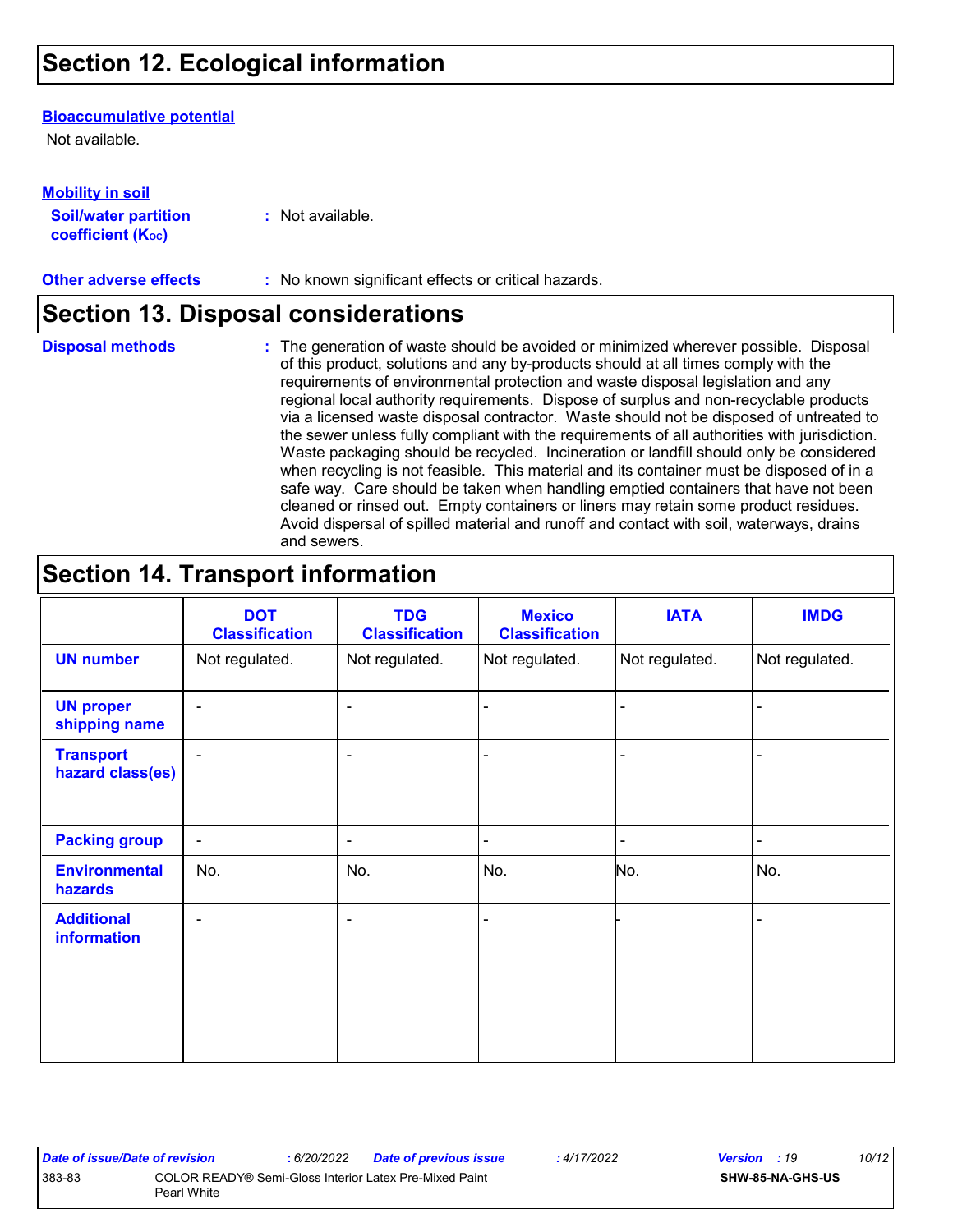### **Section 14. Transport information**

| <b>Special precautions for user :</b> | Multi-modal shipping descriptions are provided for informational purposes and do not<br>consider container sizes. The presence of a shipping description for a particular<br>mode of transport (sea, air, etc.), does not indicate that the product is packaged<br>suitably for that mode of transport. All packaging must be reviewed for suitability<br>prior to shipment, and compliance with the applicable regulations is the sole<br>responsibility of the person offering the product for transport. People loading and<br>unloading dangerous goods must be trained on all of the risks deriving from the<br>substances and on all actions in case of emergency situations. |
|---------------------------------------|-------------------------------------------------------------------------------------------------------------------------------------------------------------------------------------------------------------------------------------------------------------------------------------------------------------------------------------------------------------------------------------------------------------------------------------------------------------------------------------------------------------------------------------------------------------------------------------------------------------------------------------------------------------------------------------|
| <b>Transport in bulk according</b>    | Not available.                                                                                                                                                                                                                                                                                                                                                                                                                                                                                                                                                                                                                                                                      |
| to IMO instruments                    | -9                                                                                                                                                                                                                                                                                                                                                                                                                                                                                                                                                                                                                                                                                  |

: Not available. **Proper shipping name :**

## **Section 15. Regulatory information**

**TSCA 5(a)2 proposed significant new use rules**: 2-Methyl-4-isothiazolin-3-one; 5-Chloro-2-methylisothiazolinone

#### **SARA 313**

SARA 313 (40 CFR 372.45) supplier notification can be found on the Environmental Data Sheet.

#### **California Prop. 65**

WARNING: This product contains chemicals known to the State of California to cause cancer and birth defects or other reproductive harm.

#### **International regulations**

| <b>International lists</b> | : Australia inventory (AIIC): Not determined.                |
|----------------------------|--------------------------------------------------------------|
|                            | China inventory (IECSC): Not determined.                     |
|                            | Japan inventory (CSCL): Not determined.                      |
|                            | Japan inventory (ISHL): Not determined.                      |
|                            | Korea inventory (KECI): Not determined.                      |
|                            | New Zealand Inventory of Chemicals (NZIoC): Not determined.  |
|                            | Philippines inventory (PICCS): Not determined.               |
|                            | Taiwan Chemical Substances Inventory (TCSI): Not determined. |
|                            | Thailand inventory: Not determined.                          |
|                            | Turkey inventory: Not determined.                            |
|                            | Vietnam inventory: Not determined.                           |

### **Section 16. Other information**

**Hazardous Material Information System (U.S.A.)**



**The customer is responsible for determining the PPE code for this material. For more information on HMIS® Personal Protective Equipment (PPE) codes, consult the HMIS® Implementation Manual.**

**Caution: HMIS® ratings are based on a 0-4 rating scale, with 0 representing minimal hazards or risks, and 4 representing significant hazards or risks. Although HMIS® ratings and the associated label are not required on SDSs or products leaving a facility under 29 CFR 1910.1200, the preparer may choose to provide them. HMIS® ratings are to be used with a fully implemented HMIS® program. HMIS® is a registered trademark and service mark of the American Coatings Association, Inc.**

**Procedure used to derive the classification**

| <b>Classification</b>         | <b>Justification</b> |
|-------------------------------|----------------------|
| CARCINOGENICITY - Category 1A | Calculation method   |

| Date of issue/Date of revision |                                                                       | : 6/20/2022 | <b>Date of previous issue</b> | : 4/17/2022 | <b>Version</b> : 19 |                  | 11/12 |
|--------------------------------|-----------------------------------------------------------------------|-------------|-------------------------------|-------------|---------------------|------------------|-------|
| 383-83                         | COLOR READY® Semi-Gloss Interior Latex Pre-Mixed Paint<br>Pearl White |             |                               |             |                     | SHW-85-NA-GHS-US |       |